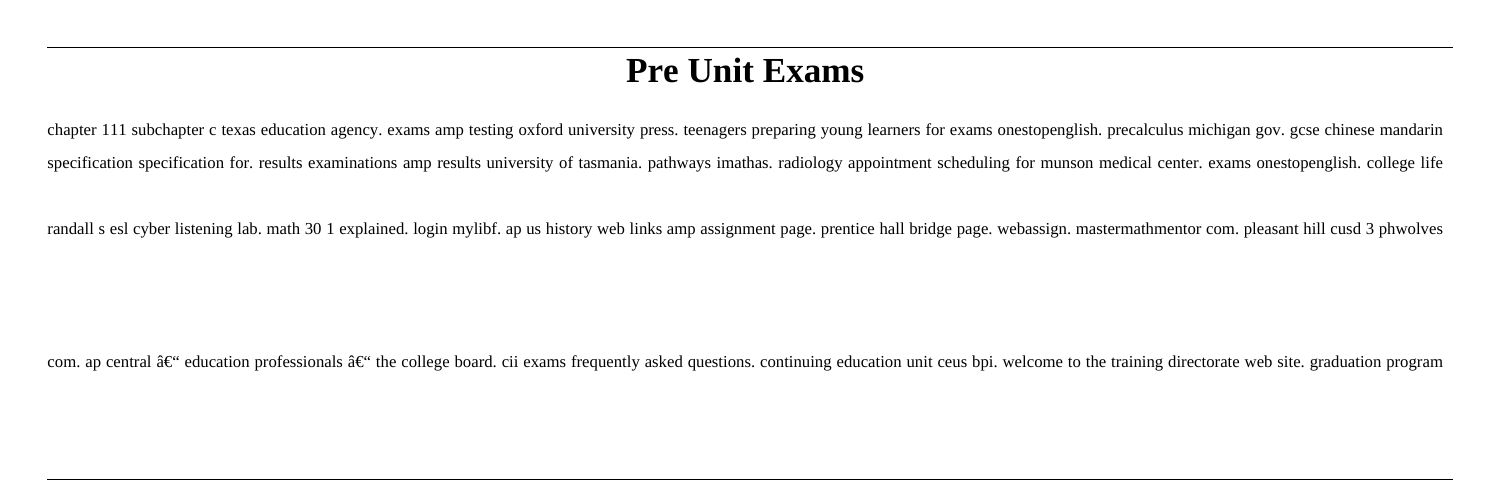exams past practice exams amp keys. sample assessment material level 3 cambridge technical in. third party pre tax parking reimbursement account program. ccc confer welcome. third party pre tax parking reimbursement program calhr

#### *chapter 111 subchapter c texas education agency*

*may 9th, 2018 - §111 39 algebra i adopted 2012 one credit a general requirements students shall be awarded one credit for successful completion of this course*'

#### '**exams amp testing oxford university press**

**may 8th, 2018 - welcome to the oxford teachers club exams website where you will find information articles practical teaching tips and regular updates on exams issues that matter to you**''**Teenagers Preparing young learners for exams Onestopenglish**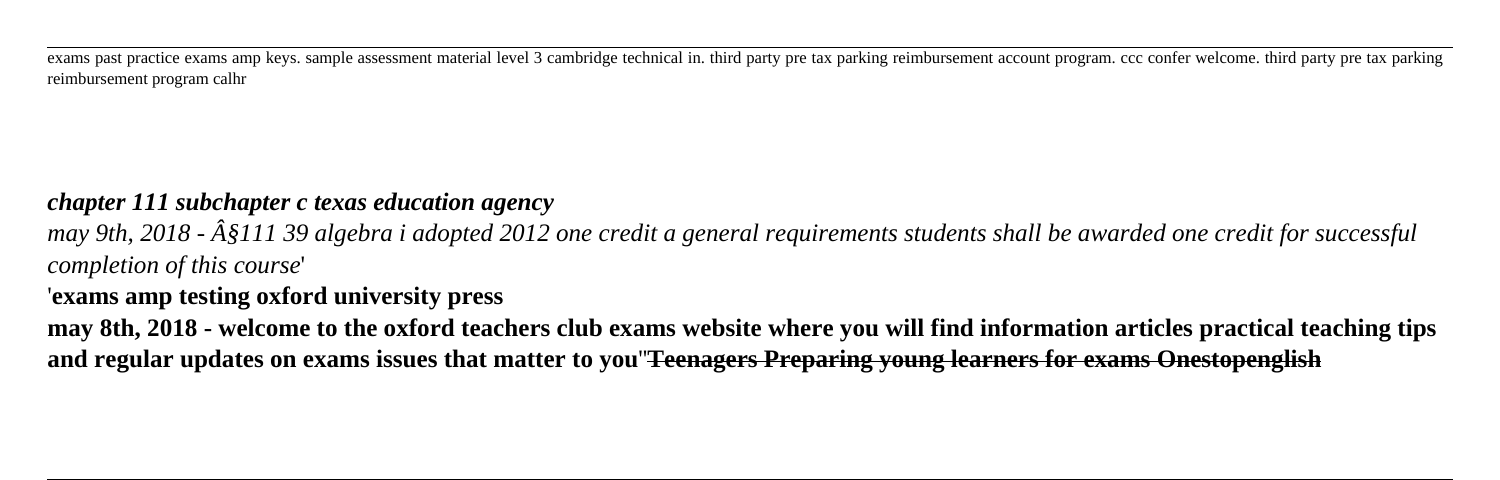May 11th, 2018 - Many children around the world especially teenagers have to take formal English language examinations This section provides some useful suggestions for teenagers taking exams'

## '**precalculus michigan gov**

may 10th, 2018 - 8 06 michigan merit curriculum course credit requirements relevance instruction that is clearly relevant to today $\hat{\mathbf{a}} \in \mathbb{N}$ s rapidly changing world is at the forefront of unit design''*GCSE Chinese Mandarin Specification Specification for May 8th, 2018 - GCSE Specii* $\neg$ cation Chinese Mandarin Full Course â€" for exams June 2014 onwards and certii $\neg$ cation June 2014 *onwards Short Course â€*" for exams June 2014 onwards'

'**Results Examinations Amp Results University Of Tasmania**

**May 11th, 2018 - Why Am I Unable To See My Results If You Have Outstanding Fees Or Debt A Sanction Will Be Applied To**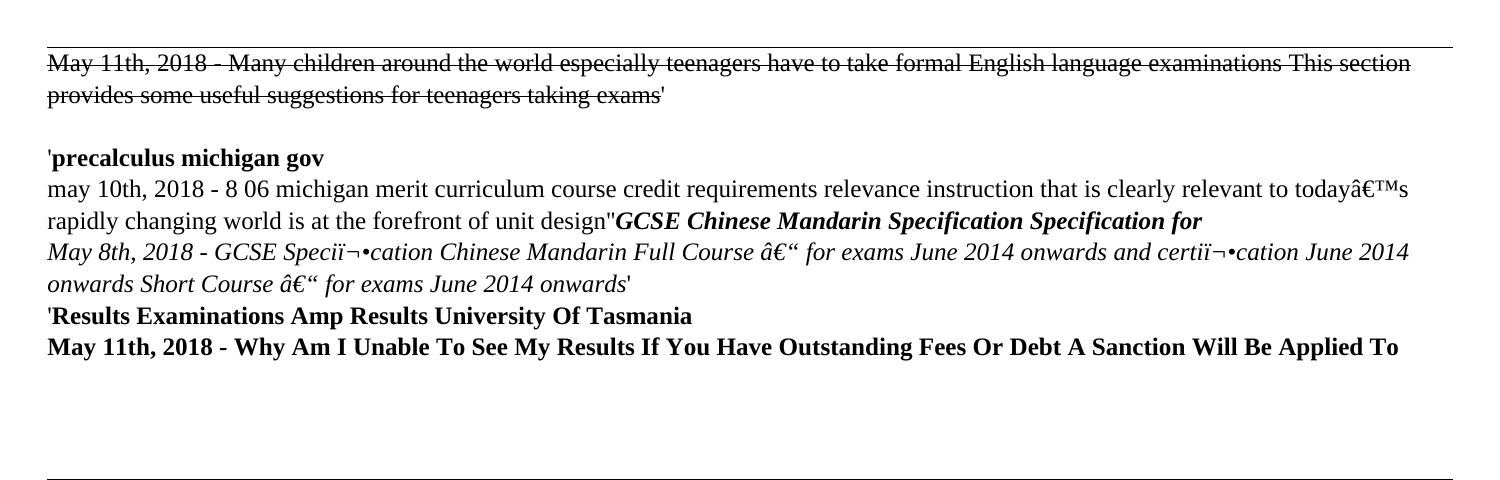### **Your Record That Prevents You From Viewing Your Results**'

#### '**Pathways IMathAS**

May 10th, 2018 - Pathways IMathAS Is A Web Based Mathematics Assessment And Course Management Platform This System Is Designed For Mathematics Providing Delivery Of Homework Quizzes Tests Practice Tests And Diagnostics With Rich Mathematical Content Students Can Receive Immediate Feedback On Algorithm''*Radiology Appointment Scheduling For Munson Medical Center*

*May 10th, 2018 - To Schedule An Appointment Patients Wishing To Schedule An Appointment Should Call Radiology Scheduling At 231 935 7200 Or Toll Free At 1 800 847 8474 Or 1 800 468 6766 And Ask To Make An Appointment*'

#### '**Exams Onestopenglish**

May 11th, 2018 - In This Section You Ll Find Materials To Help You And Your Students Prepare For A Range Of Examinations From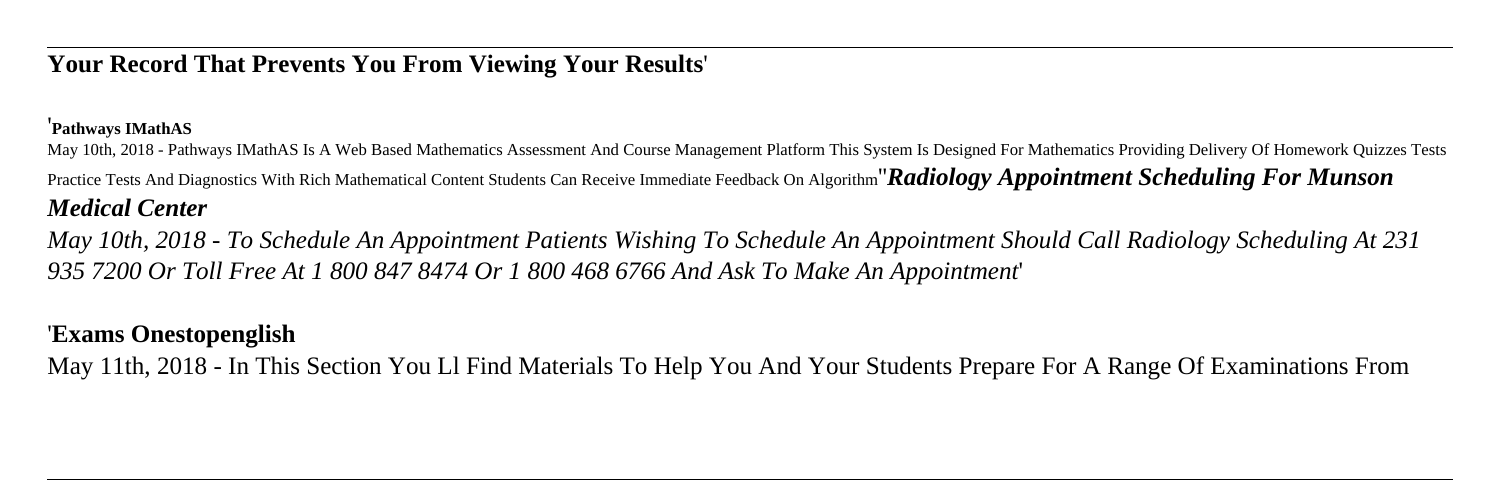Cambridge ESOL Exams First Certificate And Proficiency To International English Language Testing System IELTS As Well As Matura Exams For Teen Classes And The Test Of English As A Foreign Language ToEFL''**College Life Randall S ESL Cyber Listening Lab**

May 11th, 2018 - A Man And Woman Talk About Their Majors And Jobs At The University,

### '**MATH 30 1 EXPLAINED**

MAY 10TH, 2018 - WELCOME TO MATHEMATICS 30 1 EXPLAINED AN ANIMATED ONLINE RESOURCE THAT SUPPORTS THE VISUAL LEARNING OF MATHEMATICS THE ENTIRE CURRICULUM IS COVERED WITH 40 HOURS OF ANIMATIONS SPANNING 24 LESSONS''**Login MyLIBF**

May 9th, 2018 - Log in page for The London Institute of Banking amp Finance Academic staff and students' '**AP US History Web Links amp Assignment Page**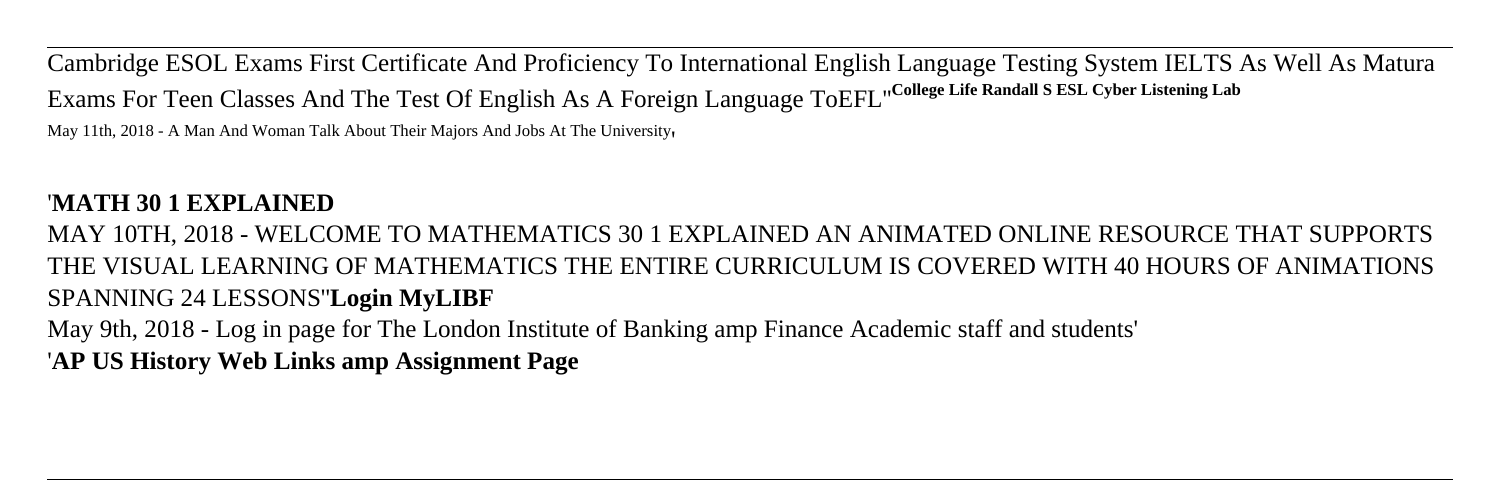May 5th, 2018 - UNIT OF STUDY Assign Page Web Links UNIT OF STUDY Assign Page Web Links 0 Pre Columbian Societies 16 The Rise of Big Business amp Labor 1'

# '**Prentice Hall Bridge page**

May 10th, 2018 - Pearson Prentice Hall and our other respected imprints provide educational materials technologies assessments and related services across the secondary curriculum'

'**WebAssign**

**May 11th, 2018 - Online homework and grading tools for instructors and students that reinforce student learning through practice and instant feedback**'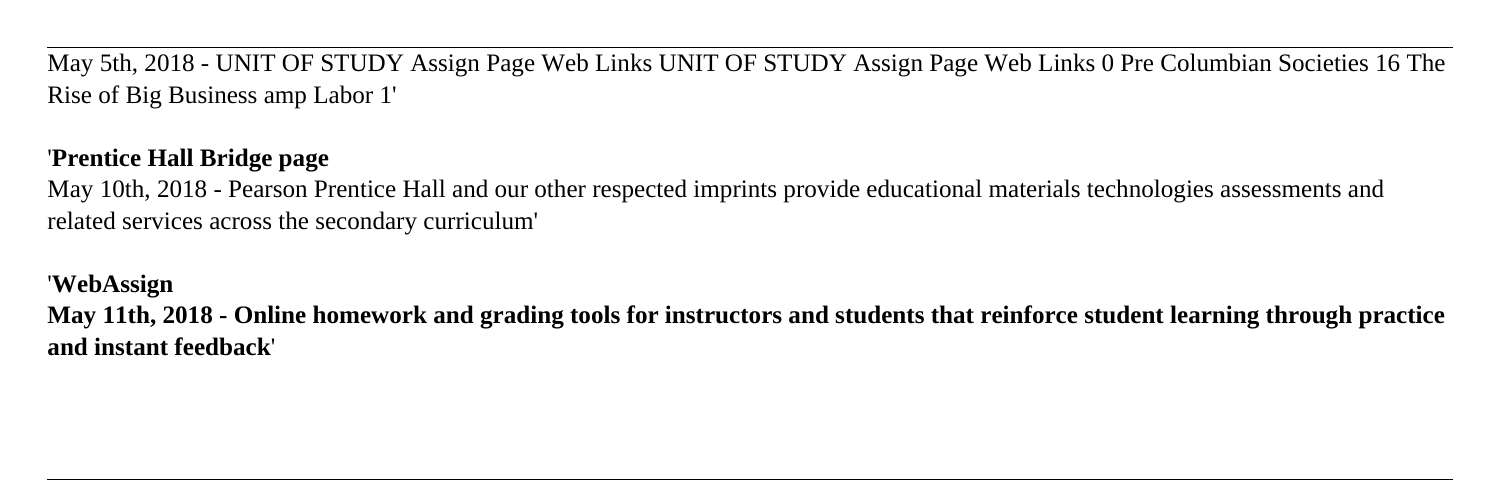# CENTRAL – EDUCATION PROFESSIONALS – THE COLLEGE BOARD MAY 11TH, 2018 - COURSE MATERIALS EXAM INFORMATION AND PROFESSIONAL DEVELOPMENT OPPORTUNITIES FOR AP TEACHERS AND COORDINATORS' '**CII EXAMS FREQUENTLY ASKED QUESTIONS MAY 5TH, 2018 - FREQUENTLY ASKED QUESTIONS REGARDING EXAMS BY USING AND BROWSING THE CII**

may 10th, 2018 - krispy kreme volleyball fundraiser amp summer skills camp krispy kreme fundraiser the high school volleyball team is taking orders for krispy kreme donuts through april 20''**AP**

# '**MASTERMATHMENTOR COM MAY 7TH, 2018 - MASTERMATHMENTOR COM ONLINE MATH MATERIALS FOR TEACHING AND LEARNING MANY RESOURCES ARE FREE**''**pleasant hill cusd 3 phwolves com**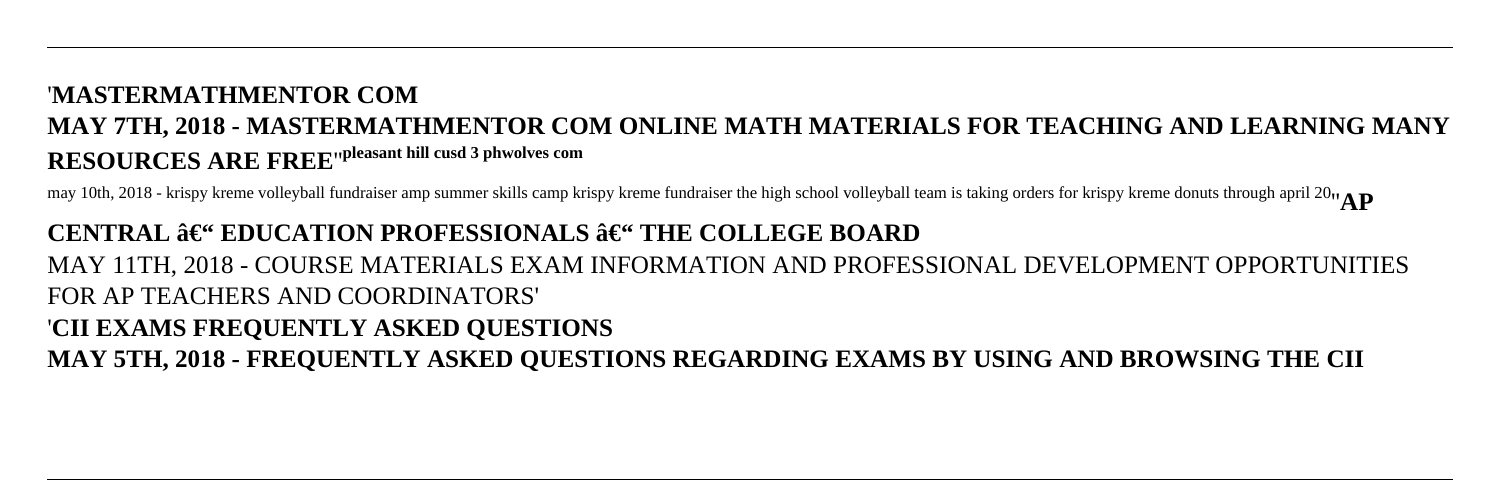**WEBSITE YOU CONSENT TO COOKIES BEING USED IN ACCORDANCE WITH OUR POLICY**''**Continuing Education Unit CEUs BPI**

**May 11th, 2018 - Revised 04 07 2017 Continuing Education Unit CEUs Policies And Procedures Document Uncontrolled Once Printed 3 This Policy Applies To The Following Certifications**'

'*Welcome to the Training Directorate Web Site*

*May 7th, 2018 - Public and Members Website for the U S Coast Guard Auxiliary s Training Directorate*''**Graduation Program Exams Past Practice Exams Amp Keys**

May 7th, 2018 - NOTES Limited Exception To Non Reproduction Permission To Copy And Use The Exams And Keys Posted On This Website For Non Profit Educational Purposes Is Granted<sup>"</sup>SAMPLE ASSESSMENT MATERIAL Level 3 Cambridge Technical In

May 8th, 2018 - • How The Operations Of A Business Are Affected By The Ways In Which It Is Organised • The Multi Dimensional Impact Of Business Functions On Each Other<sup>'</sup>*Third Party*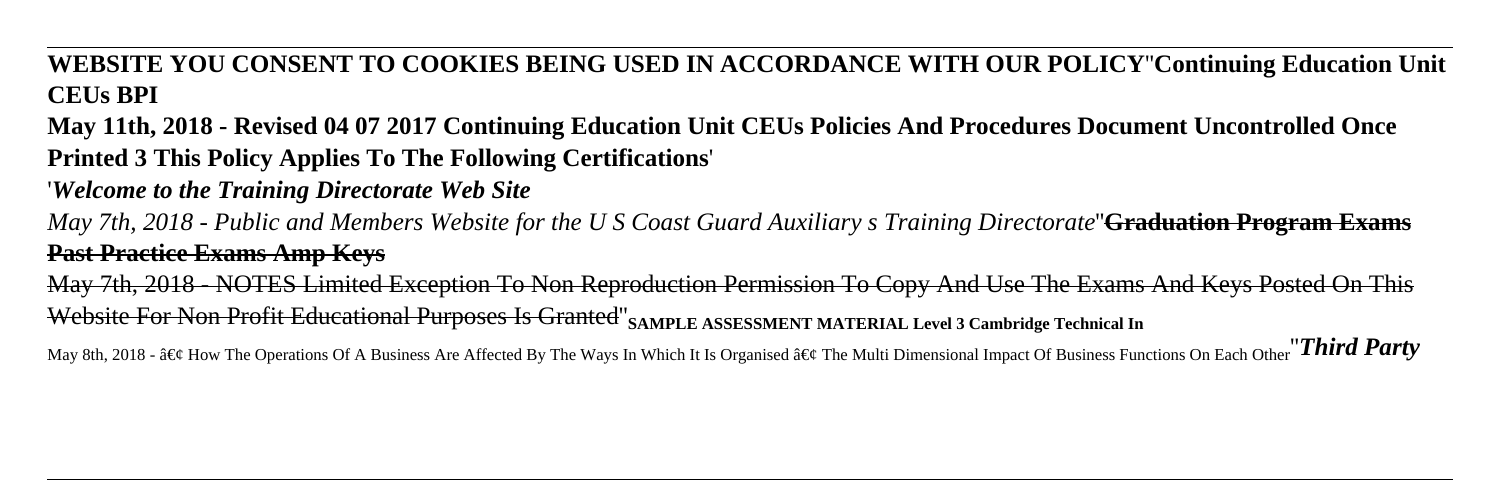#### *Pre Tax Parking Reimbursement Account Program*

*May 11th, 2018 - This Is Not A Subsidy Program The California Department Of Human Resources CalHR Is The State S Administrator For The Third Party Pre Tax Parking Reimbursement Account Program Program*''**CCC Confer Welcome** May 10th, 2018 - This Site Is Provided As A Service To The Administrators Staff And Faculty Of The California Community Colleges System CCC Confer Is Funded By An E Conferencing Grant From The California Community Colleges Chancellor S Office'

'**third party pre tax parking reimbursement program calhr**

may 8th, 2018 - the third party pre tax parking reimbursement program program is a voluntary payroll deduction program that allows employees to deduct a specified pre tax dollar amount for work related

parking fees<sub>!</sub>